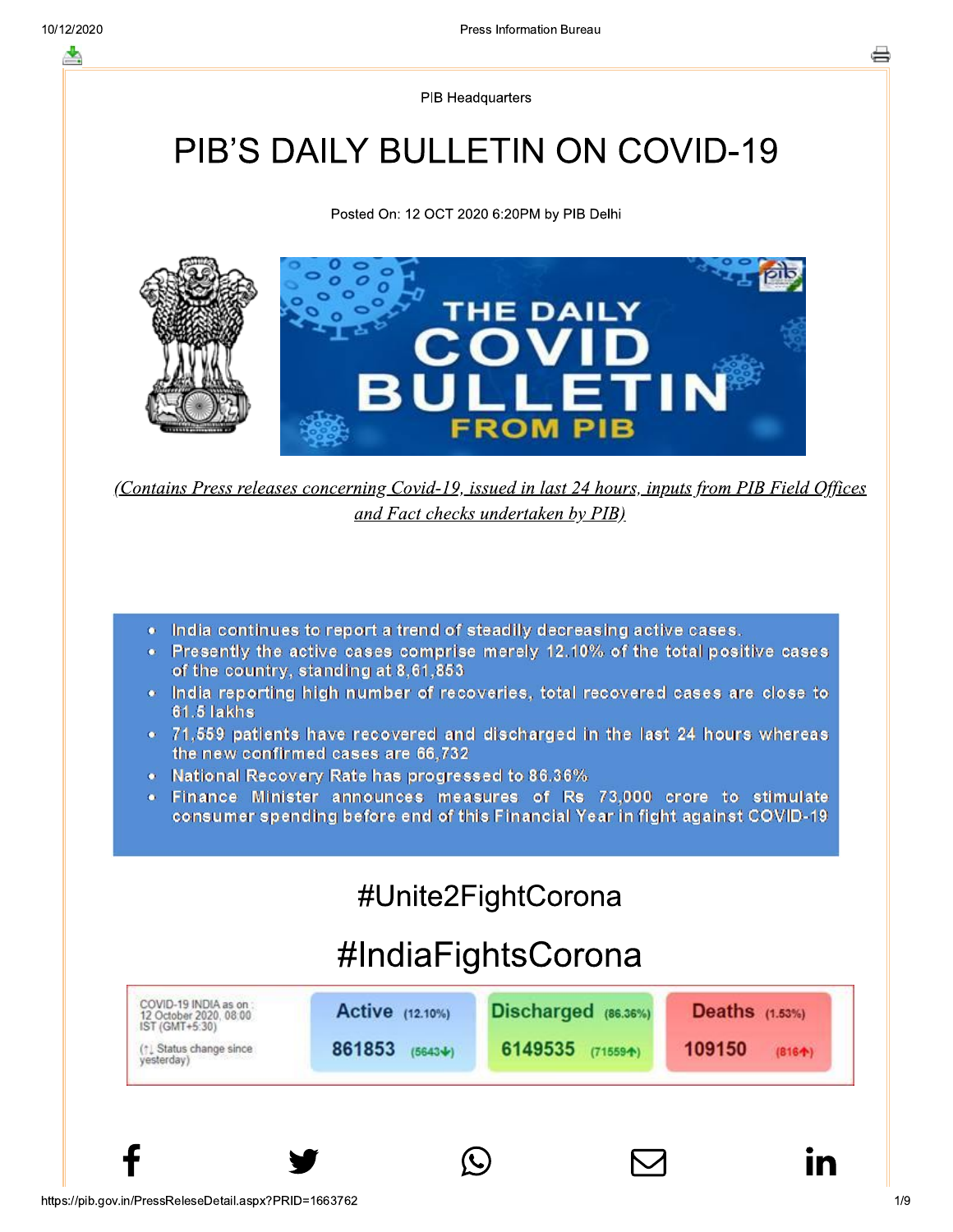

\* 'Recovered' and 'Active' bar plots (for states) are to scale; the 'Deaths' plot is NOT to scale

@COVIDNewsByMIB

In

India sustains trend of steadily declining Active Cases, Active caseload only 12.10% of Total Positive Cases, Active caseload below 9 lakh for the fourth consecutive day

https://pib.gov.in/PressReleseDetail.aspx?PRID=1663762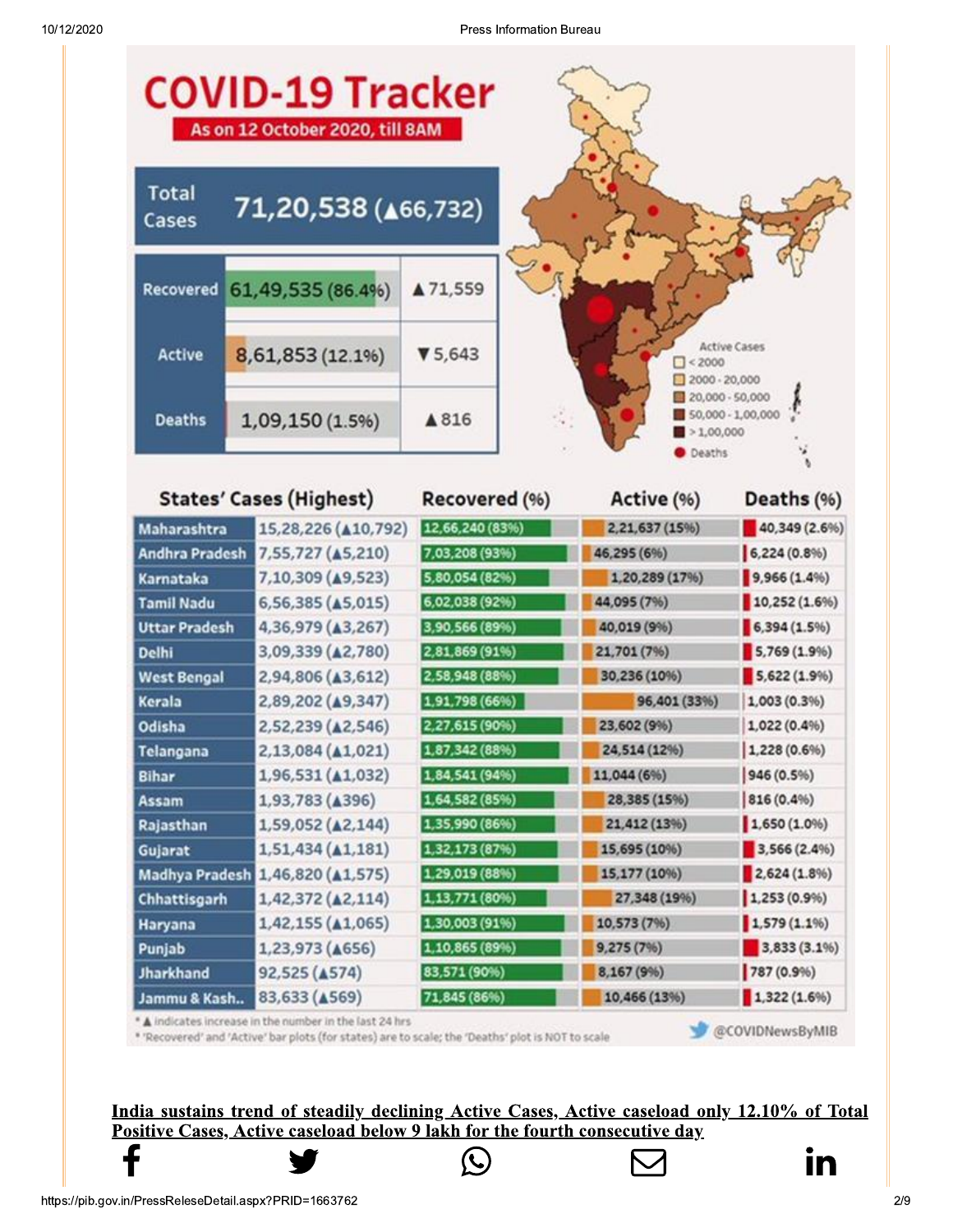India continues to report a trend of steadily decreasing active cases. For the fourth day after the active cases dropped below the 9L mark after a month, the decline continues unabated. Presently the active cases comprise merely 12.10% of the total positive cases of the country standing at 8,61,853. India is also reporting high number of recoveries. The total recovered cases are close to 61.5 lakhs (61,49,535). The difference between active cases and recovered cases is consistently increasing and stands at 52,87,682 today. 71,559 patients have recovered and discharged in the last 24 hours whereas the new confirmed cases are  $66,732$ . The national Recovery Rate has progressed to  $86.36\%$ . 77% of the new recovered cases are observed to be concentrated in 10 States/UTs. Maharashtra and Karnataka contribute more than 10,000 to the single day recovery. 66,732 new confirmed cases were recorded in last 24 hours. 81% of these are from 10 States and UTs. Maharashtra is still reporting a very high number of new cases with more than 10,000 cases followed by Karnataka and Kerala with more than 9,000 cases each. 816 case fatalities have been reported in the past 24 hours. Of these, nearly 85% are concentrated in ten States/UTs. More than 37% of new fatalities reported are from Maharashtra (309 deaths).

### For details:

### Dr Harsh Vardhan shares his Personal Cell Number to alleviate problems of his constituents during Sunday Samvaad-5

Dr. Harsh Vardhan, Union Minister of Health and Family Welfare responded to a volley of questions fielded by his social media interactors on the fifth episode of *Sunday Samvaad*. Sternly squashing rumours and removing popular misconceptions regarding COVID, the Health Minister gave detailed information on the role of Ayurveda in the fight against COVID, ICMR's upcoming study on cases of reinfection, the selection criteria for vaccination and other critical information regarding the much touted COVID Vaccine. Upon learning on the various difficulties faced by his constituents in ChandniChowk, Delhi, he shared his contact details in the public platform as a response and assured that all issues faced by people in his constituency would be resolved on priority. Warning people to stay away from large congregations and diligently follow the guidelines issued by the government regarding precautions to be taken, Dr. Harsh Vardhan requested people to celebrate upcoming festivals at home, with their loved ones, instead of going out to fairs and pandals. Reminding people that fighting against COVID is the foremost Dharma, he explained that his Dharma as the Health Minister of the country is to mitigate the virus and prevent deaths at any cost. Dr Harsh Vardhan shared the possibility of increased novel coronavirus transmission during winters as it is a respiratory virus and the transmission of respiratory viruses is known to increase during the colder weather. Adhering to the Covid appropriate behaviours of wearing masks/face covers, especially when in public places, regularly washing of hands and maintaining of respiratory etiquette ill help us to contain the spread of the diseases, he reiterated firmly.

# For details:

#### Finance Minister announces measures of Rs 73,000 crore to stimulate consumer spending before end of this Financial Year in fight against COVID-19

Union Minister for Finance & Corporate Affairs Smt. Nirmala Sitharaman today announced measures of Rs 73,000 crore to stimulate consumer spending in the economy in an effort to fight the slowdown due to COVID-19 pandemic following lockdown While announcing the demand stimulus package, Srlt. Sitharaman said, "Indications are that sakings of government and organised sector employees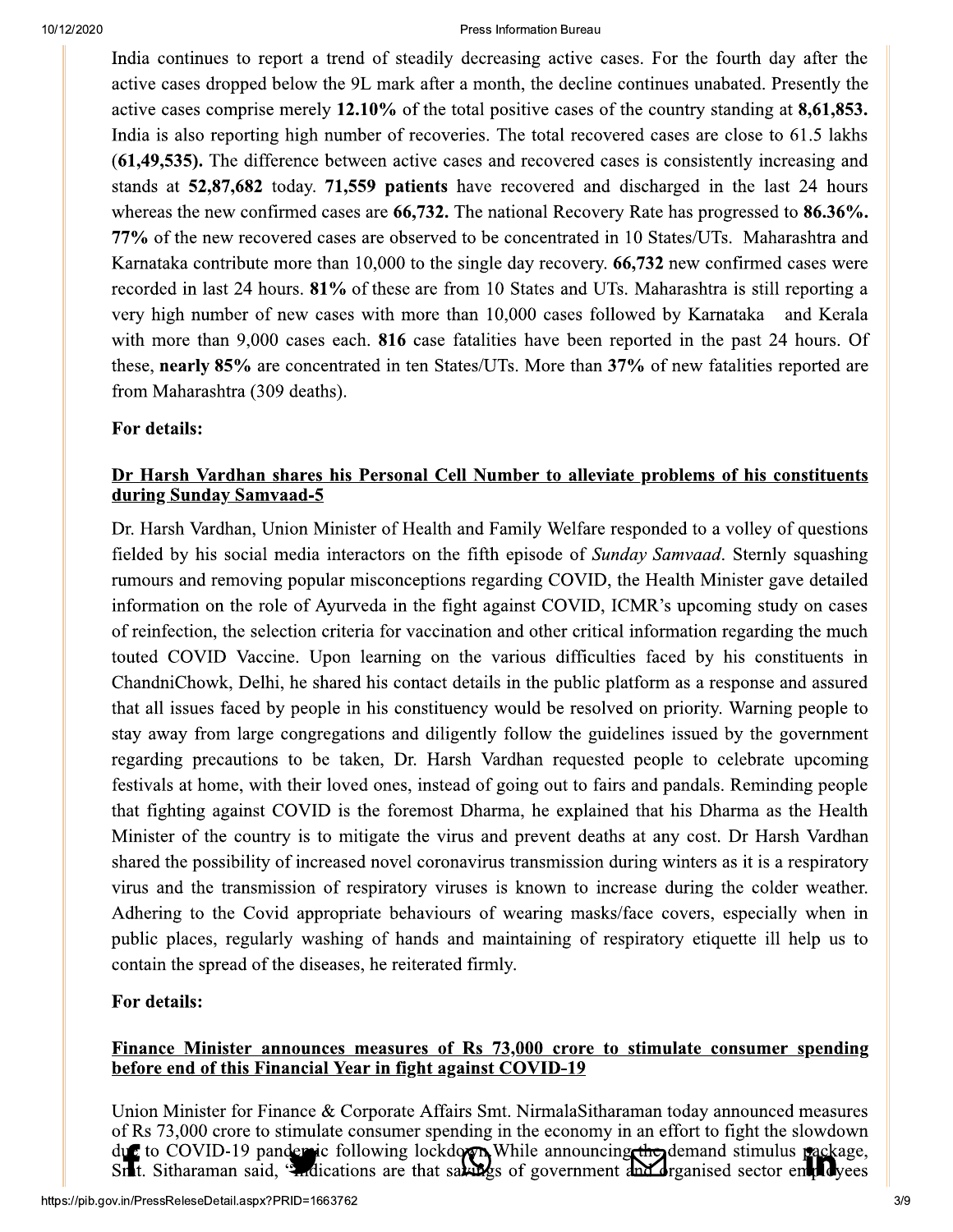have increased and we want to incentivise such people to boost demand for the benefit of the less fortunate." The Finance Minister further said that if demand goes up based on the stimulus measures announced today, it will have an impact on those people who have been affected by COVID-19 and are desperately looking for demand to keep their business going. The Finance Minister said that the Government does not want to burden the common citizen with future inflation and also not put the Government debt on an unsustainable path. The proposals presented today by the Finance Minister are designed to stimulate spending in a fiscally prudent manner as some of the proposals are for advancing or front-loading of expenditure with offsetting changes later while others are directly linked to increase in GDP. The incentives include cash payment and leave encashment in lieu of one LTC during 2018-21 according to entitlement; Special Festival Advance Scheme revived as a onetime measure for both Gazetted and non-Gazetted employees; Special interest free 50-year loans to States for capital expenditure for Rs. 12,000 crore; and Additional budget of Rs. 25,000 crore, in addition to Rs. 4.13 lakh crore given in Union Budget 2020, for Capital Expenditure

### For details:

#### PM launches physical distribution of Property Cards under the SVAMITVA Scheme

Prime Minister Shri NarendraModi launched physical distribution of property cards under SVAMITVA scheme through video conferencing and interacted with the beneficiaries of the scheme on Sunday. Prime Minister wished the beneficiaries of 'SVAMITVA Scheme' who have got property cards of their houses and said now the beneficiaries will have a right, a legal document of owning their houses. The scheme is going to bring historical changes to the villages in the country. He added the country has taken another major step towards an AtmaNirbhar Bharat, as the scheme helps in making rural India self-reliant. He said one lakh beneficiaries from Haryana, Karnataka, Madhya Pradesh, Maharashtra, Uttarakhand and Uttar Pradesh have been handed over the legal papers of their houses and promised to give such property cards to every household in the next three - four years in every village of the country. Prime Minister said 'SVAMITVA Scheme' will help in strengthening the Panchayati Raj system for which efforts are underway for the past 6 years. He listed the initiatives taken for strengthening the Gram Panchayats in the past 6 years and said SVAMITVA Scheme will make village management easier for our gram panchayats, in a systematic way like municipalities and municipal corporations. He said in the last 6 years, continuous efforts were made to remove chronic shortages in the villages.

#### For details:

# Text of PM's address at the launch of physical distribution of Property Cards under the **SVAMITVA Scheme**

#### For details:

#### Vice President tests negative for COVID-19, expected to resume normal activities soon

The Vice President, Shri M Venkaiah Naidu has tested negative for COVID-19 today. He has been under home-quarantine after he was diagnosed with COVID-19 on 29th September, 2020.As per today's RT-PCR test conducted by a medical team from AIIMS, both the Vice President and his wife, Smt. Usha Naidu have tested negative for COVID-19. Shri Naidu is in good health and is expected to resume normal activities soon as per doctors' advice. He thanked all those who prayed for his wellbeing.

For details:





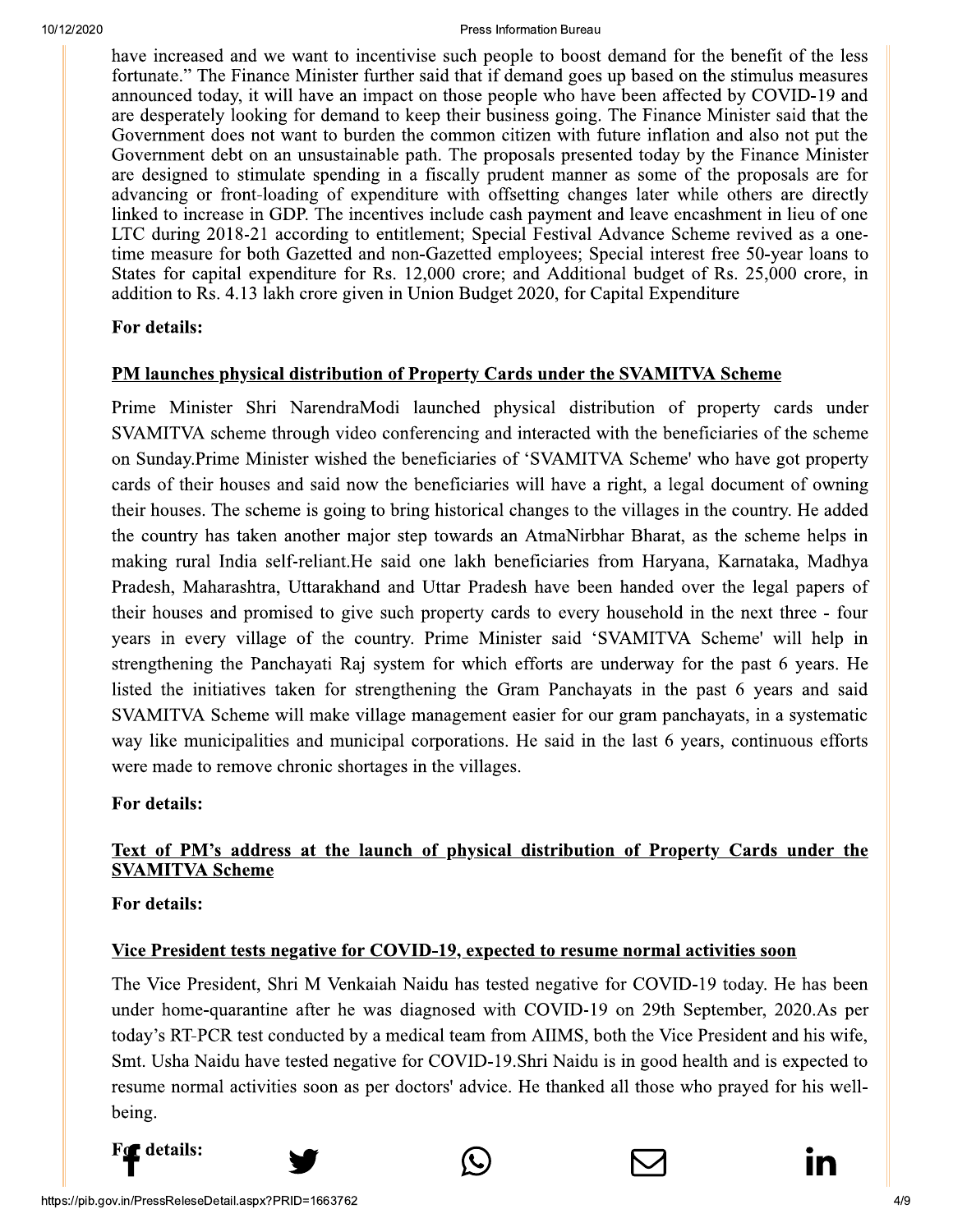### About 32 crore mandays employment has been provided and more than Rs.31,500 crore spent so far under GaribKalyanRojgarAbhiyaan

GaribKalyanRojgarAbhiyaan (GKRA) launched to boost employment and livelihood opportunities for migrant workers returning to villages and similarly affected citizens in rural area, in the wake of COVID-19 outbreak, is taking action on mission mode to provide employment to migrant workers who have returned to their native villages of 6 states. The Abhiyaan is empowering villagers with livelihood opportunities in 116 districts of these states. By the 15th week, a total of about 32 crore mandays employment has been provided and Rs.31577 crore spent so far in the pursuit of objectives of the Abhiyaan. A large number of structures have been created

# For details:

# More than 52,000 eligible voters opt for postal ballots in 71 constituencies for Phase-1 of **General Election to the Legislative Assembly of Bihar 2020**

More than fifty two thousand electors belonging to Senior Citizen (above 80 years of age) and PwD categories, have opted to exercise the facility to vote through postal ballots in the forthcoming phase 1 of General Election to the Legislative Assembly of Bihar 2020. These electors will be provided postal ballots on pre-informed date(s) by the Returning Officers with proper security and videography arrangements to ensure secrecy, safety, and transparency in the process. This is the first time that postal ballot facility is being extended to both the categories in Bihar elections. Booth Level Officers of 71 Assembly Constituencies in Bihar have reached out to more than four lakh such electors. Remaining electors intend to visit the booth on the poll day for voting. In subsequent two phases of elections in Bihar and in bye-elections in all other States, this exercise will continue so that electoral process becomes more accessible, inclusive and SAFE for these categories during the period of COVID-19. BLOs will visit approximately 12 lakh such electors' homes in Bihar in the next two phases for this purpose.

# For details:

# Shri Gangwar addresses BRICS Ministerial Summit; Calls for framing workplace safety mechanisms

Shri SantoshGangwar, Minister of State ( $I/C$ ) for Labour & Employment has called for suitable global action especially by BRICs towards effecting a balance between labour and employer which will generate growth and create more jobs & greater labour welfare. Speaking at a BRICS Ministerial virtual meet on Friday, Shri Gangwar said safety, health, welfare and improved working conditions are essential for wellbeing of the workers. A healthy workforce, he said, in the country would be more productive and contribute to economic growth. BRICS Labour& Employment Ministers' Virtual Meeting was held under Russian Presidency to discuss various issues including approaches to creating a safe work culture in BRICS countries. Director General ILO, Mr Guy Ryder, Representatives from Workers and Employers Organisations also attended. Minister underlined that the aspects of occupational safety and health measures to mitigate the impact of COVID-19 have also acquired significance.

# For details: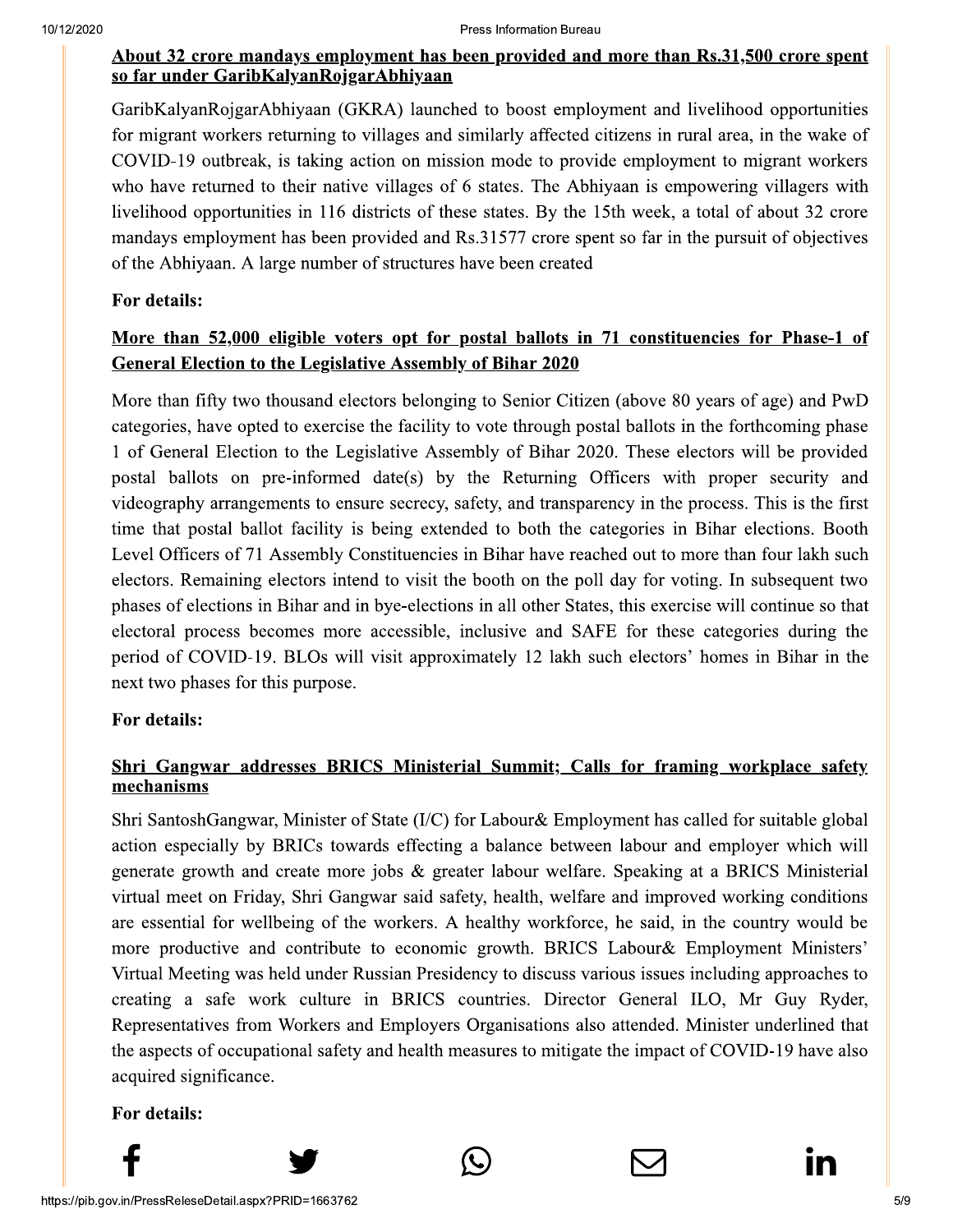#### Export of essential agri commodities for the period April-September, 2020 increases by 43.4% as compared to the same period last year

The consistent and concerted efforts of the Government to boost agricultural exports are bearing fruit as despite of the on-going Covid-19 crisis, the export of essential agri commodities for the cumulative period of April-September, 2020 has increased by 43.4% to Rs 53626.6 crore as compared to Rs 37397.3 crore in the same period last year. Major commodity groups which have recorded positive export growth during April-Sept, 2020-21 vis-à-vis April-Sept, 2019-20 are Groundnut (35%), Refined Sugar (104%), wheat (206%), Basmati Rice (13%) and Non-Basmati Rice (105%) etc. Furthermore, balance of trade during April-September 2020 has been significantly positive at Rs 9002 Crore as against trade deficit of Rs. 2133 during the same period in 2019. On month to month basis (MoM), India's agricultural export of essential agricultural commodities during September, 2020 has been of Rs 9296 crore against export of Rs 5114 crore during September, 2019, showing an increase of 81.7%.

### For details:

### **INPUTS FROM PIB FIELD OFFICES**

- Maharashtra: Maharashtra School Education Minister VarshaGaikwad has announced that schools will not reopen before Diwali, as the Coronavirus cases continue to rise in the state. State Higher and Technical Education Minister UdaySamant also said his department does not intend to reopen colleges until the COVID-19 situation is under control. Maharashtra on Sunday, reported 10,792 new Covid cases taking the total number of active cases to 2.21 lakhs.
- Gujarat: The Gujarat government has, announced the Standard Operating Procedure for the upcoming festivities which include Navratri that begins October 17. The SOP has ruled out commercial or traditional street Garbas in the state for the current year owing to the COVID-19 pandemic. This will be for the first time in the recent history of Gujarat that there will be no garba during the Navratri, which is its essential element and which the state government has branded as the 'Longest Dance Festival of the World'.
- Rajasthan: With more Covid-19 patients getting admitted to hospitals complaining breathlessness and requiring oxygen support, the state government is setting up 38 oxygen generation plants in hospitals attached to government medical colleges and district hospitals. The number of active Covid cases in Rajasthan is 21,412.
- Madhya Pradesh: Madhya Pradesh on Sunday saw 1,575 fresh coronavirus cases which pushed its total caseload to  $1,46,820$ , while 25 deaths took the toll to 2,624. Of the new cases, Indore accounted for 429, Bhopal 256, Jabalpur 103 and Gwalior 45.
- Chhattisgarh: Chhattisgarh government has also issued guidelines regarding the upcoming Navratri and Dussehra festivals in the wake of spread of COVID infection. Besides, authorities in the tribal Bastar Division have appealed to the devotees not to be physically present during the various rituals of the famous BastarDussehra. For RavanDahan, not more than 50 people can be present, even as the height of the effigies has been capped at 10 feet.
- Kerala: Chief Minister PinarayiVijayan has said that reopening of schools cannot be done at this juncture in the state. Declaring Kerala as the first state in the public education sector to become completely digital, he said the government's and is to make good education accessible to the poor. **ו זו**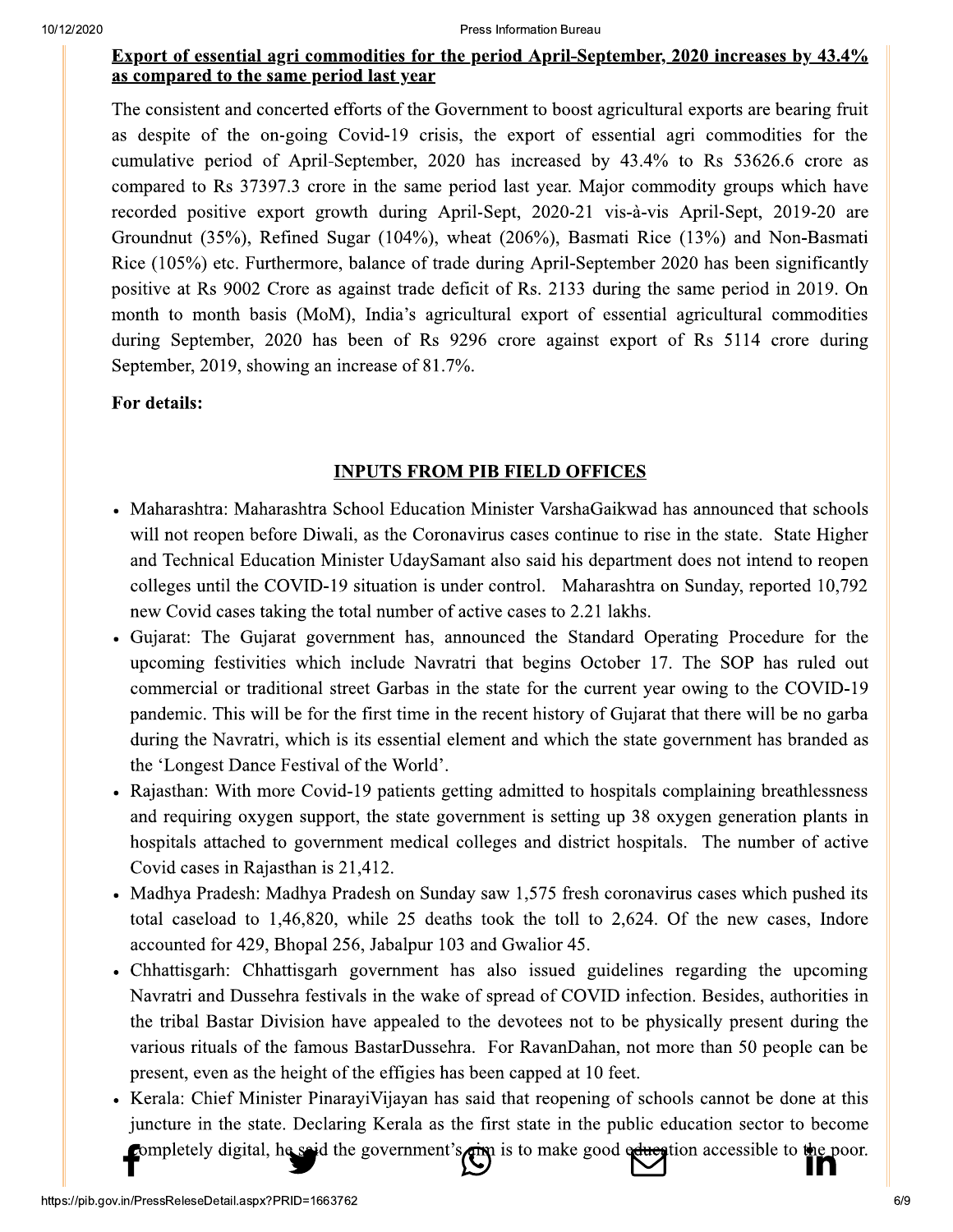Meanwhile, the State Health Department today decided to permit bystanders for patients in Covid hospitals. The Government has decided to increase Covid-19 testing in the state. It has also asked the authorities concerned to install Covid 19 testing kiosks in public places. Covid-19 was confirmed in 9,347 persons in Kerala yesterday. The official death toll has breached 1000 and touched 1003. At present there are 96,316 patients undergoing treatment and around 2.84 lakh people under observation in various districts.

- Tamil Nadu: Chief Minister Edappadi K. Palaniswami on Monday signed 14 Memorandums of Understanding (MoUs) entailing investments to the tune of Rs 10,055 crore with potential to generate employment for over 7,000 people. In a major boost to rural economy, as many as 4,741 people were provided Rs 3.77 crore as Covid-19 special relief assistance under the Tamil Nadu Rural Rejuvenation Scheme in Coimbatore district.
- Karnataka: Chief Minister B.S. Yediyurappa on Monday re-allocated the health and family welfare portfolio to Dr K. Sudhakar, the medical education minister, for better coordination between the two crucial departments in fighting Covid; B. Sriramulu, who previously held the health portfolio, has been allocated the social welfare department. Meanwhile public sector transport KSRTC chairman said after corona and lockdown, the corporation has suffered loss to the tune of Rs 1600cr. Covid-19 positivity rate in Bengaluru increases after two months; State task force member says this can be attributed to better contact tracing.
- Andhra Pradesh: Recovery rate in Andhra Pradesh, for the first time, reached 93.05 per cent. Only 6.13 per cent cases, or 46,295 of the total cases reported so far, are active. The death rate continued to stay at 0.83 per cent. Also, for the first time in more than three months, the daily positivity rate of the tests came down to 6.90 per cent as 75,517 samples were tested. The overall positivity rate of the 65,69,616 samples tested so far remained at 11.50 per cent. West Godavari reported the highest number of new cases and Chittoor and East Godavari followed it with more than 700 new cases each. Prakasam reported the highest number of new deaths.
- Telangana: 1021 new cases, 2214 recoveries  $\&$  6 deaths reported in the last 24 hours; out of 1021 cases, 228 cases reported from GHMC. Total cases: 2,13,084; Active cases: 24,514; Deaths: 1228; Discharges :1,87,342. Schools in Telangana likely to reopen on November 1, parents worried; scared for their kids' safety, they ask govt to cancel academic year. Chief Minister K ChandrashekharRao has directed officials as well as people to remain vigilant and cautious in the wake of a heavy rainfall warning across the State for the next two days.
- Assam: In Assam during the last 24 hours 1227 COVID-19 patients were discharged after recovery. Total discharge patients in the state reached to 164579. While 28385 active COVID-19 cases are there in the state.
- Nagaland: With the detection of 70 new COVID-19 cases on Sunday, Nagaland crossed the 7000 mark with a total of 7019 Covid positive cases. A total of 49 recoveries were also reported on Sunday.
- Meghalaya: In Meghalaya, total active case is 2355 and recovered 5142.

# **FACT CHECK**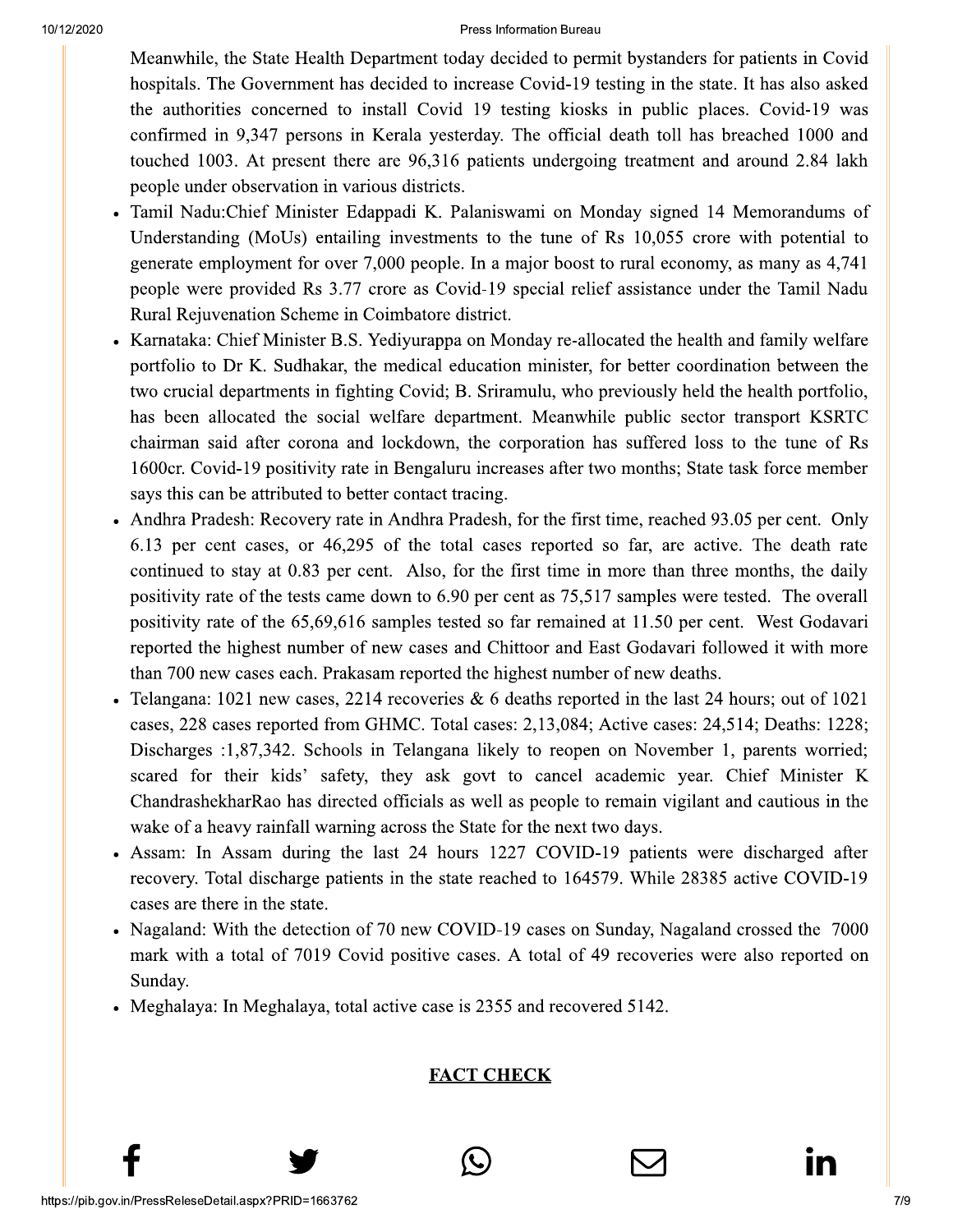